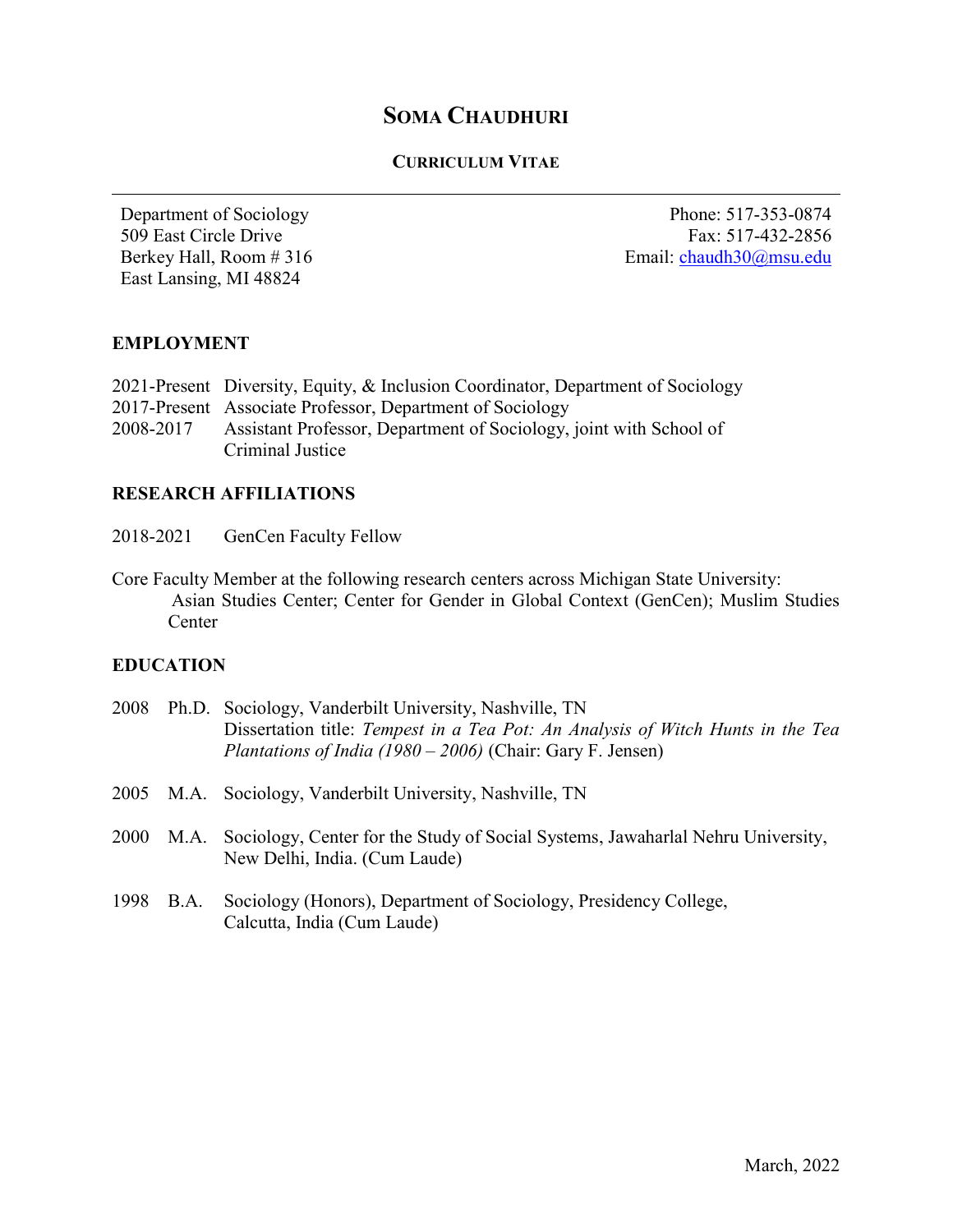## RESEARCH INTERESTS

Gender; Development; Social Movements; Violence; Witch hunts

Methodological expertise: Qualitative Methods; Software expertise: NVivo Regional expertise: South Asian immigrant communities; South Asia (India) Languages: Bengali (native fluency); Gujarati (beginning); Hindi (native fluency);

## PUBLICATIONS

Books (Peer Reviewed)

2013 Chaudhuri, Soma. Witches, Tea Plantations, and Lives of Migrant Laborers in India: Tempest in a Teapot. Lanham: Lexington Books, A division of Rowman and Littlefield Publishers.

South Asia reprint: Witches, Tea Plantations, and Lives of Migrant Laborers in India. Cambridge University Press, India. 2014.

(Reviewed in American Journal of Sociology; Mobilization; Gender & Society; International Sociology Reviews; Contemporary Sociology; Contributions to Indian Sociology)

2009 Munshi, Surendra, Biju Paul Abraham, Soma Chaudhuri, The Intelligent Person's Guide to Good Governance. New Delhi: Sage Publications, India

Hindi reprint: Sushashan. Jaipur: Rawat Publications India, 2011

Articles (Peer Reviewed) Current or former student co-author's names followed by \*

- 2022 Cobbina-Dungy, Jennifer, Soma Chaudhuri, Ashley Lacourse\* and Christina Dejong. Defund the Police: Perceptions among Protestors in the 2020 March on Washington. Criminology & Public Policy. Vol. 21 (1): 147-174
- 2021 Cobbina, Jennifer, Ashleigh Lacourse\*, Erika Brooke and Soma Chaudhuri. Protesting During a Pandemic: Narratives on Risk Taking and Motivation to Participating in the 2020 March on Washington. Crime & Delinquency. Vol. 67 (8): 1195-1220
- 2019 Chaudhuri, Soma and Merry Morash. Monitoring Team Interviews. Lessons from Large Qualitative Data Collection. International Journal of Sociology. Vol 49 (6): 389-399
- 2019 Chaudhuri, Soma and Merry Morash. Analyzing the Importance of Funding for Gender Focused Empowerment Programs. Advances in Gender Research. Vol. 27: 169-183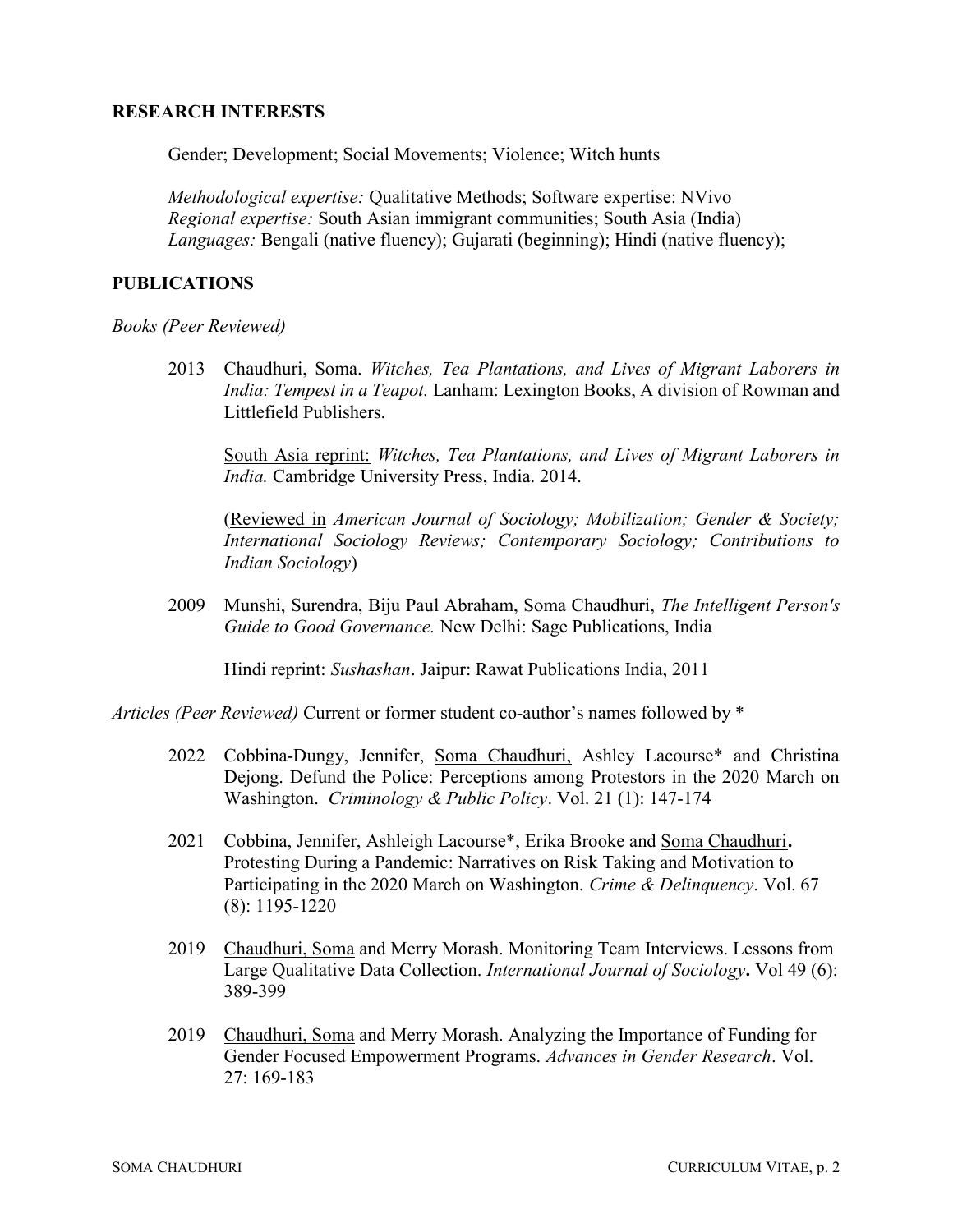- 2019 Cobbina, Jennifer, Soma Chaudhuri, Victor Rios and Michael Conteh\*. "I will be out there everyday strong!" Protest Policing and Future Activism Among Ferguson and Baltimore Protestors. Sociological Forum. Vol. 34 (2):409-433
- 2019 Chaudhuri, Soma and Merry Morash. Building Empowerment, Resisting Patriarchy: Understanding Intervention Against Domestic Violence Among Grassroots Women in Gujarat, India. Sociology of Development. Vol. 5(4): 360- 380
- 2018 Chaudhuri Soma, Preethi Krishnan\*, and Mangala Subramaniam. Mainstreaming Gender, Endangered, Ungendered? Analysis of Media Reports of the 2012 Case of Rape in India. Advances in Gender Research. Vol. 26: 25-40 (Equal Authors)
- 2018 Chaudhuri, Soma. Changing the Patriarchal Narrative: Going Behind the Roots of Gender Based Violence. Contexts. Vol. 17 (2): 64-66
- 2017 Chaudhuri, Soma. Witches, Activists, and Bureaucrats: Navigating Gatekeeping in Qualitative Research. International Journal of Sociology. Vol. 47 (2): 131-145
- 2015 Birch Maginot, Kelly\* and Soma Chaudhuri. 'No Shaming This Slut': Strategic Frame Adaptation and North American SlutWalk Campaigns. Research in Social Movements, Conflicts and Change. Vol. (38):137-170
- 2015 Chaudhuri, Soma and Sarah Fitzgerald\*. Rape Protests in India and the Birth of a New Repertoire. Social Movement Studies Vol. 14 (5): 622-628
- 2014 Chaudhuri, Soma, Merry Morash and Julie Yingling\*. Marriage Migration, Patriarchal Bargains and Wife Abuse: A Study of South Asian Women. Violence Against Women. Vol. 20 (2):141-161 [Lead article; Nominated for best article award in the journal]
- 2012 Chaudhuri, Soma. Women as Easy Scapegoats: Witchcraft Accusations and Women as Targets in Tea Plantations of India. Violence Against Women Vol. 18(10):1213-1234
- 2012 Chakravarty, Anuradha and Soma Chaudhuri. Strategic Framing Work(s): How Micro-credit Loans facilitate Anti-Witch Hunt Movements. Mobilization an International Journal. Vol. 17 (2):175-194 (Equal Authors)
- 2010 Chaudhuri, Soma. The Fight for Property Rights: How Changes in Movement Actors and History Brought about the Changes in Frames in a Single Movement. Comparative Studies of South Asia, Africa, and the Middle East. Vol. 30 (3):633-643
- 2008 McCammon, Holly, Soma Chaudhuri, Lyndi Hewitt, Courtney Sanders Muse, Harmony D. Newman, Carrie Lee Smith, Teresa M. Terrell. Becoming Full Citizens: The U.S. Women's Jury Rights Campaigns, the Pace of Reform, and Strategic Adaptation. American Journal of Sociology, Vol.113 (4):1104-1147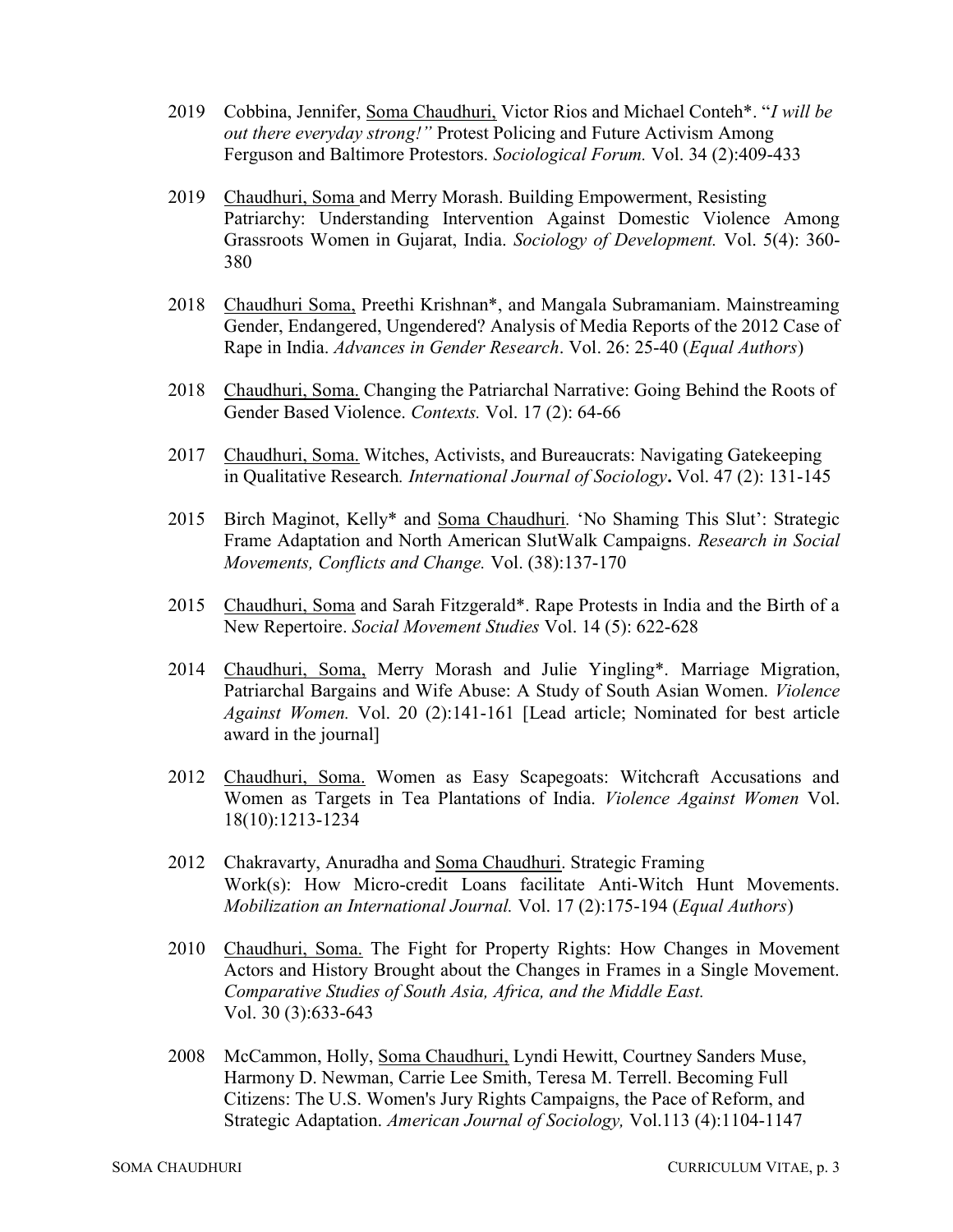[Honorable mention for Collective Behavior Social Movement Outstanding Article Award, American Sociological Association, 2009]

## Book Chapters (Peer Reviewed)

- 2014 Chaudhuri, Soma. Unusual Expressions of Social Protest: Witchcraft accusations in Jalpaiguri (pages 1-30). CAS Working paper series in the Center for Advanced Studies/Center for the Study of Social Systems, Jawaharlal Nehru University-CAS/WP/14-5)
- 2013 Chaudhuri, Soma. Extending the Logic of Functional Explanations: A theoretical model to explain the victimization process during an Indian witch hunt (pages 315- 333). Crime and Victimization in the Globalized Era. Edited by K Jaishankar and Natti Ronel, CRC Press, Taylor and Francis

## Non Peer Reviewed Publications:

- 2011 Chaudhuri, Soma. The Case of Witch Hunts in the Tea Plantations of Jalpaiguri, West Bengal. Conference proceedings. First International Conference of Criminology and Victimology. Edited by K. Jaishankar and Natti Ronel (230-232)
- 2010 Chaudhuri, Soma. Crime and Legal System in Tunisia. Crime and Punishment Around the World. Volume 1: Africa and Middle East. Edited by Mahesh K. Nalla. New York: Greenwood (374-377)

Book Reviews (Solicited; Non Peer Reviewed)

- 2018 Review of Undervalued dissent: Informal Workers Politics in India, by Manjusha Nair. Contemporary Sociology, Vol. 47 (5): 613-614
- 2015 Review of Of Virgins and Martyrs. Women and Sexuality in Global Conflict. By David Jacobson. Contemporary Sociology, Vol. 44 (6):813-815
- 2013 Review essay: Dispossession and Resistance in India. The River and the Rage. By Alf Gundvald Nilsen; and Displaced by Development: Confronting Marginalization and Gender Injustice. By Lyla Mehta Contributions to Indian Sociology, Vol. 47 (3): 464-467
- 2012 Review of Anatomy of the Red Brigades. The Religious Mind-Set of Modern Terrorists. By Alessandro Orsini. Mobilization: An International Journal, Vol.17 (2):226-227
- 2010 Review of The Snake Dance of Asian American Activism: Community, Vision and Power. By Michael Liu, Kim Geron and Tracy Lai. Mobilization: An International Journal, Vol.15 (4):537-538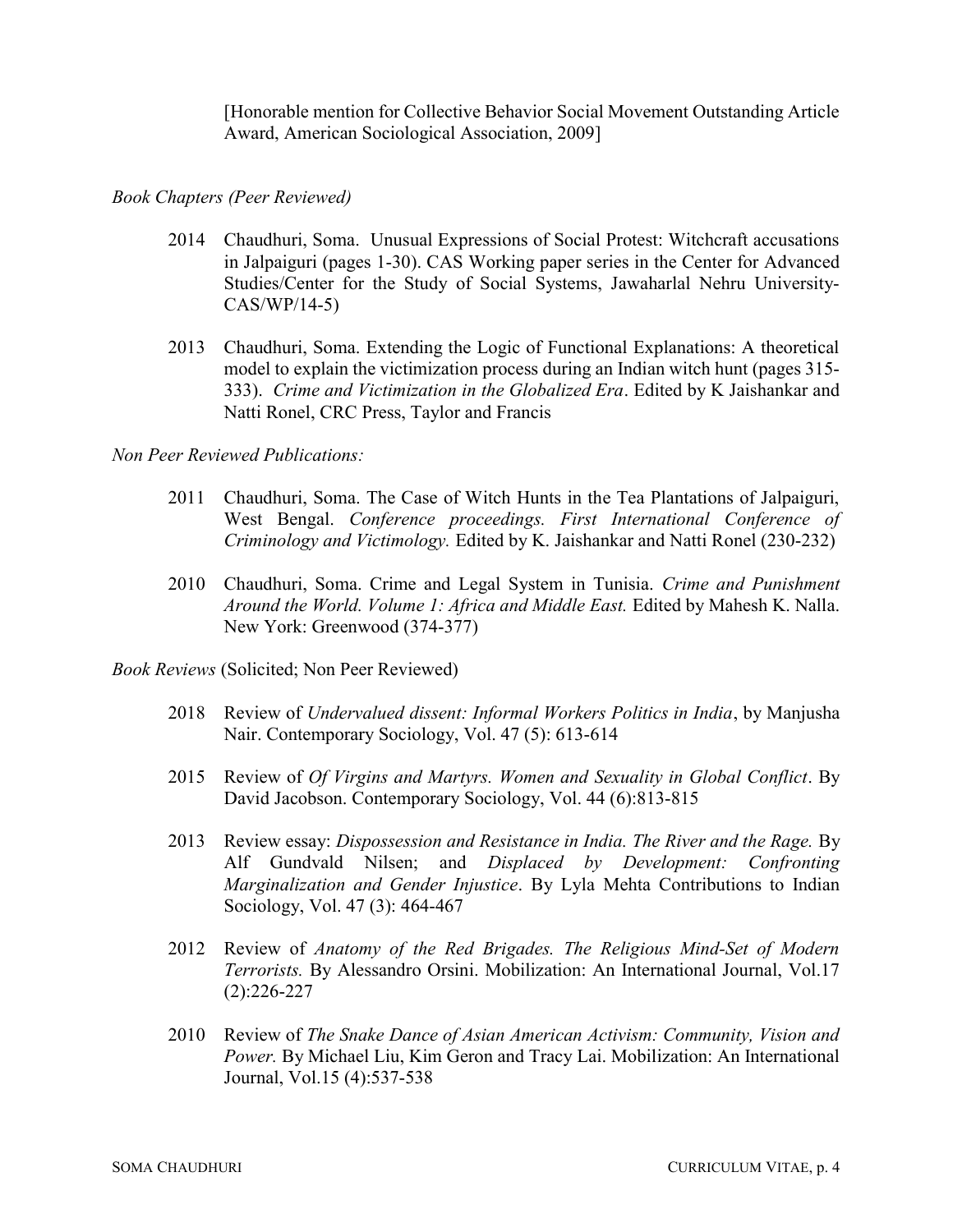- 2009 Review of Textures of Struggle: The Emergence of Resistance Among Garment Workers in Thailand by Piya Pangsapa. Work Occupations: An International Sociological Journal, Vol. 36 (4):432-433
- 2009 Review of Erotic Journeys: Mexican Immigrants and Their Sex Lives by Gloria Gonz`alez-L`opez. Sociological Inquiry, Vol. 29 (4):528-529
- 2008 Review of The Path of the Devil. Early Modern Witch Hunts by Gary Jensen. Feminist Teacher, Vol. 18 (3): 240-241

## WORK IN PROGRESS (Selected)

The Witch Studies Reader (Edited volume with Jane Ward; under contract Duke University Press)

Place, Wellbeing and Care: Asian India Immigrants in the USA during the COVID-19 Pandemic, with Elizabeth Chacko, Paromita Sanyal and Bandana Purkayastha (R&R, Wellbeing, Space and Society)

Challenges in Accessing Institutional Resources for Survivors of Domestic Violence in Ghana, with Andala Yakubu (R&R, Women's Studies International Forum)

Managing Body Fluids and Hygiene Care among Women and Children, with Heather Bomsta and Jennifer Randles (Under review)

Intersectionality, Leaders and Women's Organizations in India (Draft in preparation)

The Interaction Between Masculinity and Women's Agency in Patriarchal Settings, with Merry Morash, Alison Colby and Praveena Lakshmanan (Draft in preparation)

Demographic and Spatial Approaches to the Bangladesh Genocide of 1971: A Mixed Methods Analysis, with Siddharth Chandra and Kyle Evered (Draft in preparation)

Long Term Impact of Lack of Access to Childhood Education on Women's Lives, with Jainisha Chavda and Merry Morash (Draft in Preparation)

## RESEARCH AND TRAVEL GRANTS (Only funded proposals listed)

2020-2022 "Pandemics and Migrant Precarity: North South Dialogues." Social Science Research Council. (Chaudhuri PI; Co-PIs Elizabeth Chacko and Bandana Purkayastha; Consultants: Paromita Sanyal, Anandhi Shanmugasundaram, Jaita Talukdar and Anand Venkatesh). Amount Awarded: \$50,000. [Announcing the 2020 Grantees: New Interdisciplinary Projects in the Social Sciences – Social Science Research Council (SSRC)]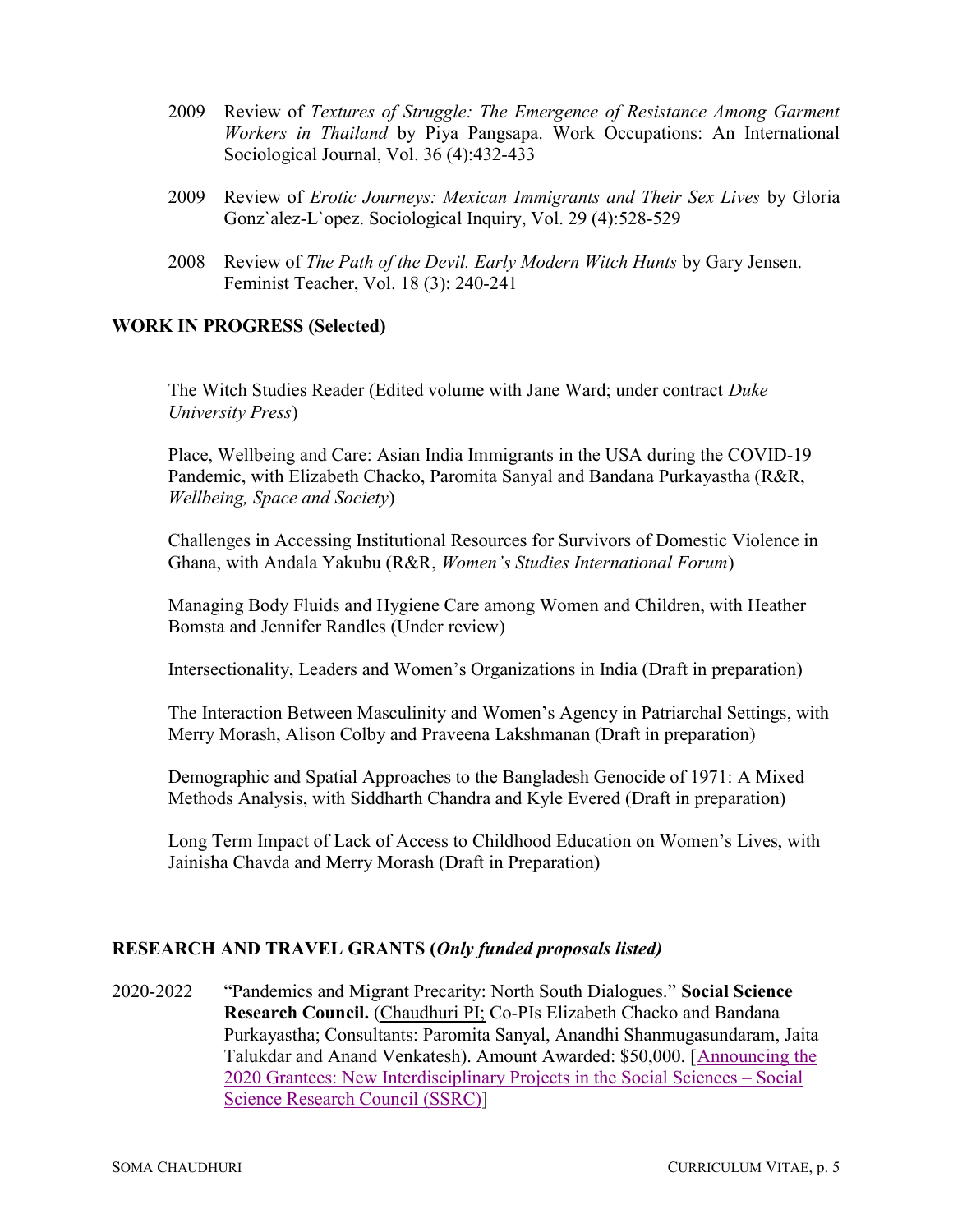2017-2019 "Building Agency, Resisting Patriarchy: Understanding empowered intervention against domestic violence among grassroots women in Gujarat, India." National Science Foundation. (Chaudhuri PI). Amount Awarded: \$128, 381 [Award # 1658249; https://www.nsf.gov/awardsearch/showAward?AWD\_ID=1658249]

#### Internal Research Grants

- 2019 "Smart Phones, Apps, and the Fight to End Violence Against Women." Koo Endowment research award, Asian Studies Center, Michigan State University (Awarded \$7760); Diversity Research Network Launch Award, Michigan State University (Awarded \$2000)
- 2014 "Empowerment and its implications on grassroots women and their intervention against domestic violence in Gujarat India." Koo Endowment research award, Asian Studies Center, Michigan State University (awarded \$8000)
- 2013 "Grassroots Women Leaders, Activism against Domestic Violence, and Strategies of Intervention." Center for Gender in Global Context, Michigan State University, Strategic Partnership Grant (awarded \$7700 for pilot study)
- 2012 "Women's actions to improve quality of life: The connections between marital abuse and economic empowerment. Laying the Groundwork for Research in Ahmedabad Gujarat, India." Asian Studies Center, Michigan State University, (Strategic Partnership Grant, awarded \$6000)
- 2011 "Women's Actions to Improve Quality of Life within Patriarchal and Other Hierarchies. Laying the Groundwork for Research in Gujarat, India." (Chaudhuri PI; Merry Morash CO-PI). Funded by the following centers at MSU: The Center for Advanced Study of International Development Grant, (awarded \$3600); Asian Studies Center, (Strategic Partnership Grant, awarded \$3600); Center for Gender in Global Context, (Strategic Partnership Grant, awarded \$3620).

"How women establish agency in the household in patriarchal societies: SEWA, Marriage Migration and Domestic Violence." The Center for Advanced Study of International Development Grant, Michigan State University, (International Development Grant Program; awarded: \$7500)

- 2009 "(De) mobilizing violence: Social capital, group-based violence and prospects for social reconstruction." The Center for Advanced Study of International Development Grant, Michigan State University, with Anuradha Chakravarty, University of South Carolina Columbia (awarded \$4000)
- 2007 Dissertation Enhancement Grant. Graduate School, Vanderbilt University (awarded \$2000)
- 2006 College of Arts and Sciences Graduate School Summer Research Award. Vanderbilt University (awarded \$4000)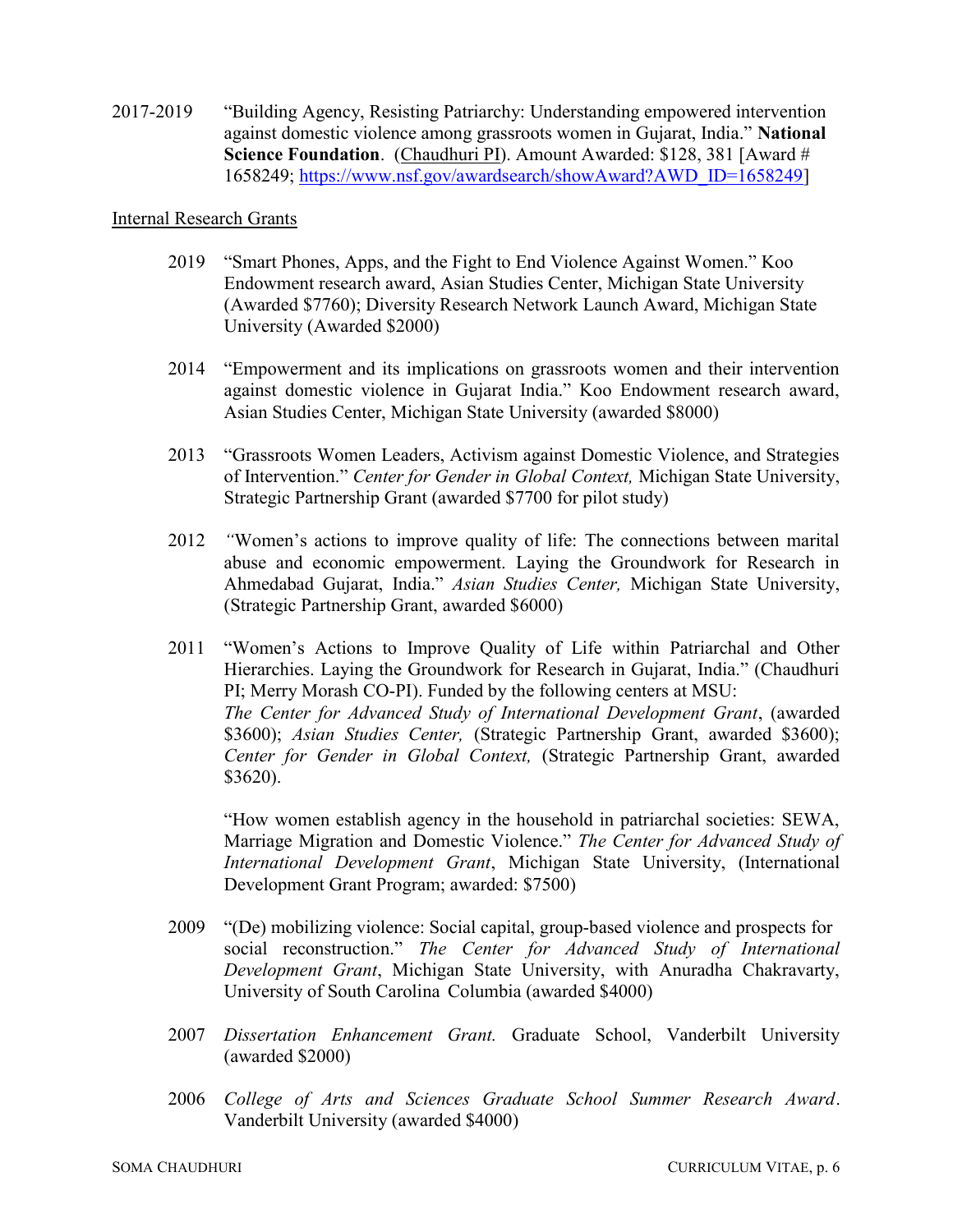2005 College of Arts and Sciences Graduate School Summer Research Award Vanderbilt University (awarded \$4000)

## Grants to Support Student Research Mentoring

- 2019 Understanding Institutional Resources for Supporting Survivors of Domestic Violence in Ghana. Provost Undergraduate Research Initiative, Michigan State University (Undergrad Mentee: Andala Yakubu; Award amount \$2000)
- 2019-20 Understanding Institutional Resources for Supporting Survivors of Domestic Violence in Ghana. Dean's Assistantship from the College of Social Science, Michigan State University. (Undergrad Mentee: Andala Yakubu; Award amount \$5245)

## Small Travel Grants

- 2021 Koo Endowment Travel Award, Asian Studies Center, Michigan State University (awarded \$300 towards AAG meetings)
- 2015 Koo Endowment Travel Award, Asian Studies Center, Michigan State University (awarded \$1000 towards SWS meetings)
- 2013 Travel Award to attend the  $3<sup>rd</sup>$  Annual Conference on Sociology of Development, University of Utah, "Future of Development."
- 2011 Travel Award to attend the Rethinking Development Conference, Cornell University, Ithaca
- 2010 Special Travel Award for paper presentation at the Moral Panics Conference. London, by International Studies and Program, Michigan State University (\$808)

## SELECTED AWARDS AND HONORS

- 2016 John K. Hudzik Emerging Leader in Advancing International Studies and Programs (award includes \$1000 towards research)
- 2015 'Excellence-in-Graduate Teaching Award,' Department of Sociology, Michigan State University [Graduate teaching award]

 Nominated for best article for the journal Violence Against Women. Article title. Marriage Migration, Patriarchal Bargains and Wife Abuse: A Study of South Asian Women. (with Merry Morash and Julie Yingling)

2013 'Outstanding Integrative Studies in Social Science Faculty Award' for 2011-2012, College of Social Science, Michigan State University (award includes \$1000 towards research) [Undergraduate teaching award]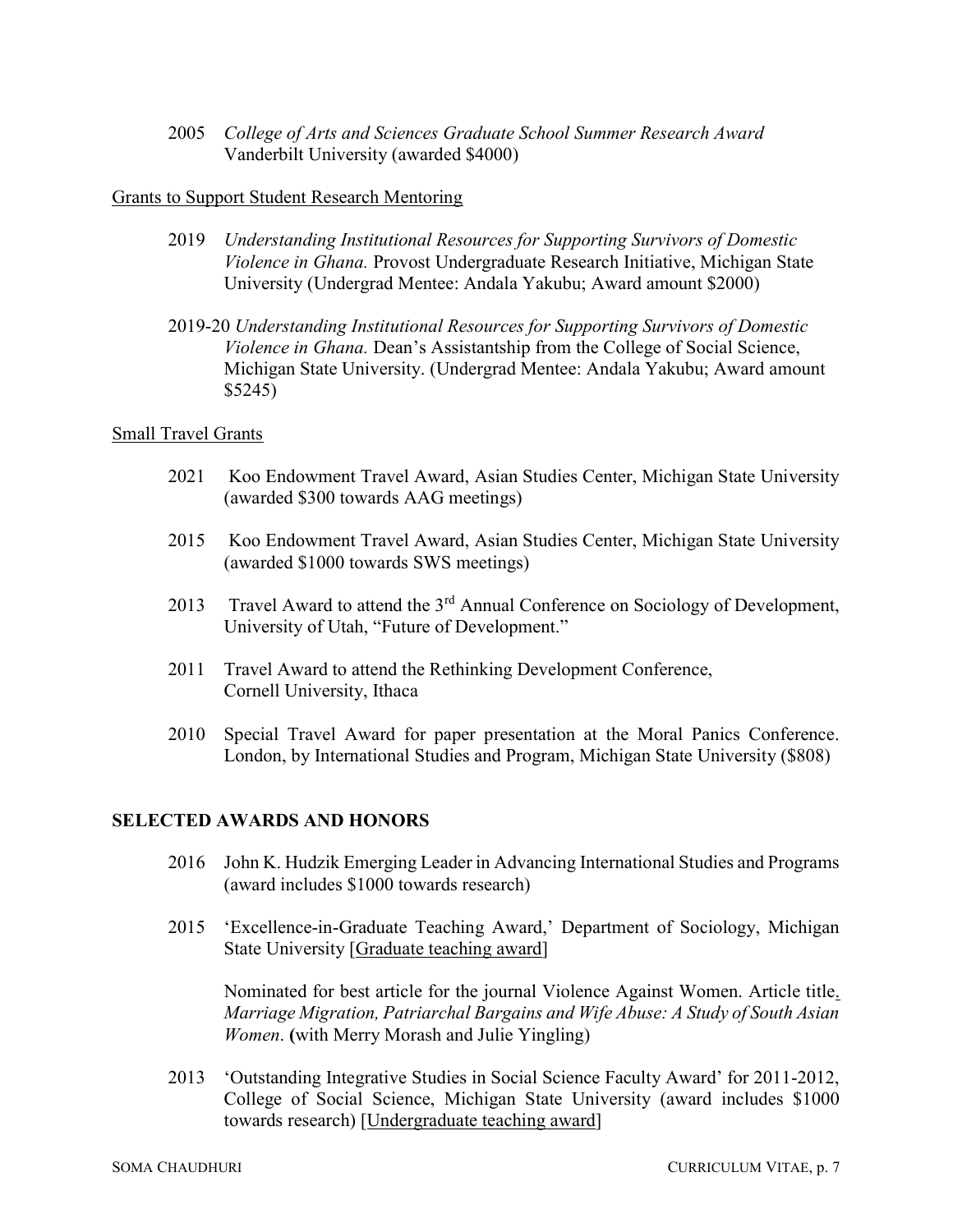- 2011 Plenary session presenter for South Asian Society of Criminology and Victimology, Jaipur, India. Paper title: "The Role of rumor and conspiracy against women scapegoats: The case of witch hunts in Indian tea plantations."
- 2009 Honorable mention for Collective Behavior Social Movement Outstanding Article Award, American Sociological Association. Article title: Becoming Full Citizens: The U.S. Women's Jury Rights Campaigns, the Pace of Reform, and Strategic Adaptation. (with McCammon et al)

#### CONFERENCE PARTICIPATION (LAST FIVE YEARS)

- 2021 American Sociological Association Annual Meetings, Online Protesting During a Pandemic: Narratives on Risk Taking and Motivation to Participating in the 2020 March on Washington (with Jennifer Cobbina, Ashleigh Lacourse and Erika Brooke)
	- American Association of Geographers Annual Meeting, Seattle/Online Competing Narratives of the 1971 Bangladesh Liberation War and Associated Genocide: A Geopolitical Analysis if Leading Accounts (with Siddharth Chandra and Kyle Evered)

The 1971 Genocide in Bangladesh: A Geospatial Approach (with Siddharth Chandra and Kyle Evered)

- 2019 Sociology of Development Conference, University of Notre Dame Analyzing the importance of funding on gender focused empowerment programs (with Merry Morash)
	- American Sociological Association Annual Meetings, NYC Analyzing the importance of funding on gender focused empowerment programs (with Merry Morash); Regular session on Development

Unveiling Inequality and Gender-Based Violence: A Global Public Policy Symposium at Monmouth University Building Empowerment, Resisting Patriarchy: Findings from Gujarat (with Merry Morash); Invited

- Witchcraft and Human Rights: Past, Present, Future. Lancaster University Oppression-Alienation- Protest Discourse: The unique case of witchcraft accusations in Jalpaiguri India; (with Merry Morash) Invited
- 2018 American Sociological Association Annual Meetings, Philadelphia The Impact of Protest Policing on Future Activism among Ferguson and Baltimore Protesters, with Jennifer Cobbina (Thematic Invited Session on the Ferguson Effect)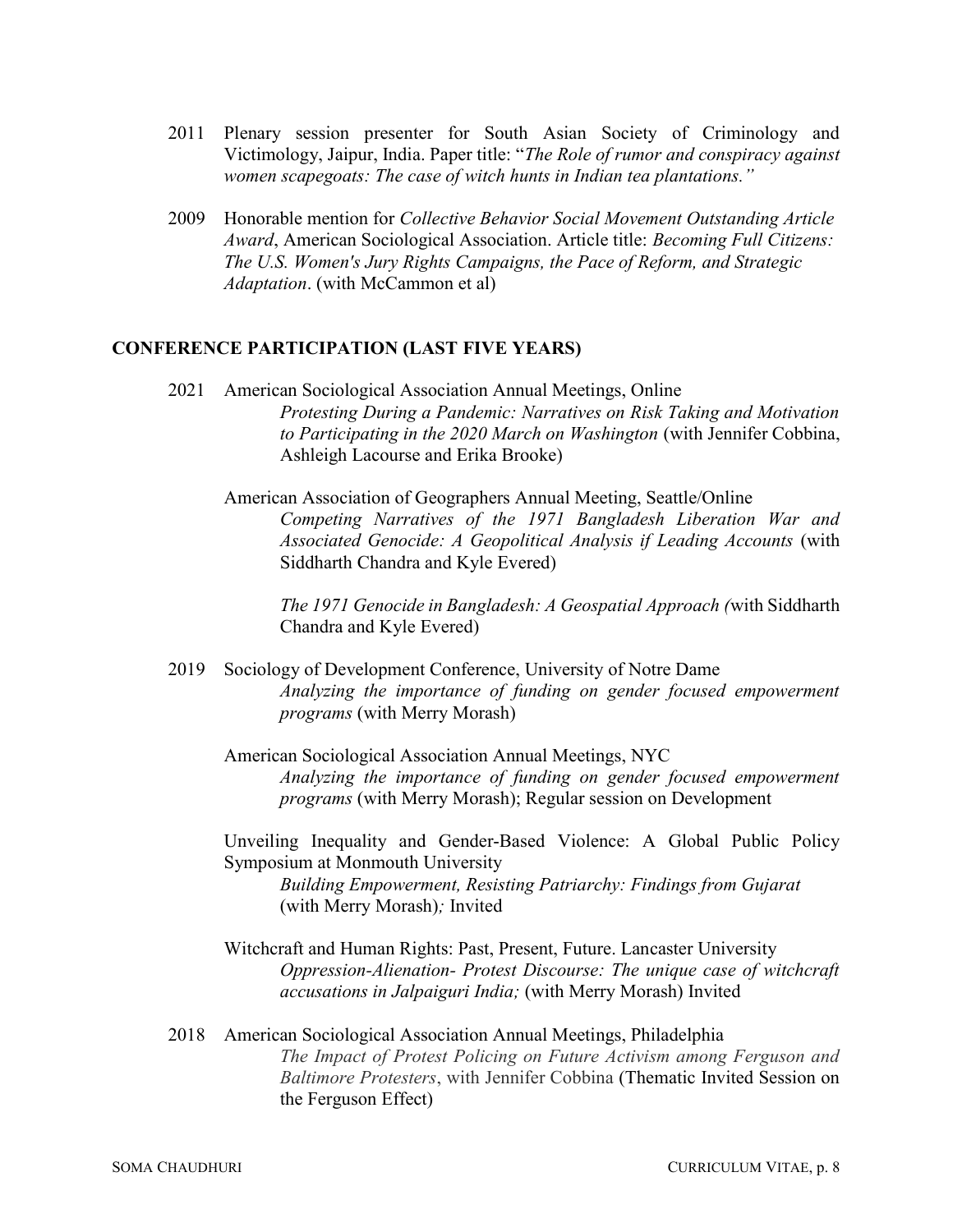- 2017 American Sociological Association Annual Meetings, Montreal Building Empowerment, Resisting Patriarchy: Understanding empowered intervention against domestic violence, with Merry Morash (Regular session on Development and Gender)
- 2016 American Society of Criminology, New Orleans Empowerment programs and success of intervention efforts: cases from India, with Merry Morash
	- South Asia Conference at University of Wisconsin, Madison. Empowerment programs, collective mobilization and success of intervention efforts against domestic violence in Gujarat, with Merry Morash
	- International Conference on Development in Question, Cornell University Empowerment, development, and the impact against domestic violence, with Merry Morash
	- American Sociological Association Annual Meetings. Seattle. "I will be out there everyday strong!" Impact of Protest Policing on Future Activism of Ferguson Protestors, with Jennifer Cobbina, Michael Conteh and Victor Rios (Regular session panel on Human Rights) Scheduled
	- North Central Sociological Association Meetings, Chicago Building Empowerment, Resisting Patriarchy: How Grassroots Women Intervene Against Domestic Violence in India, with Merry Morash

## INVITED COLLOQUIUMS (LAST FIVE YEARS)

2022 Department of Sociology, Vanderbilt University TBA

> Boston Migration Workshop, Department of Sociology, Boston University Retelling Migrant Precarity: Analyzing Indian worker experiences during Covid-19 across space and time (With Elizabeth Chacko, Deepa Ebenezer, Bandana Purkayastha, Rianka Roy, Paromita Sanyal, S. Aanadhi, and Jaita Talukdar.

- 2020 Department of Sociology, Vanderbilt University Building Empowerment, Resisting Patriarchy: Understanding Intervention against Domestic Violence among Grass-Roots Women in Gujarat, India
- 2019 Indian Institute of Management, Ahmedabad. Organizations, Women's Empowerment and Funding

GenCen Fall Colloquium Building Empowerment, Resisting Patriarchy: Understanding Intervention against Domestic Violence among Grass-Roots Women in Gujarat, India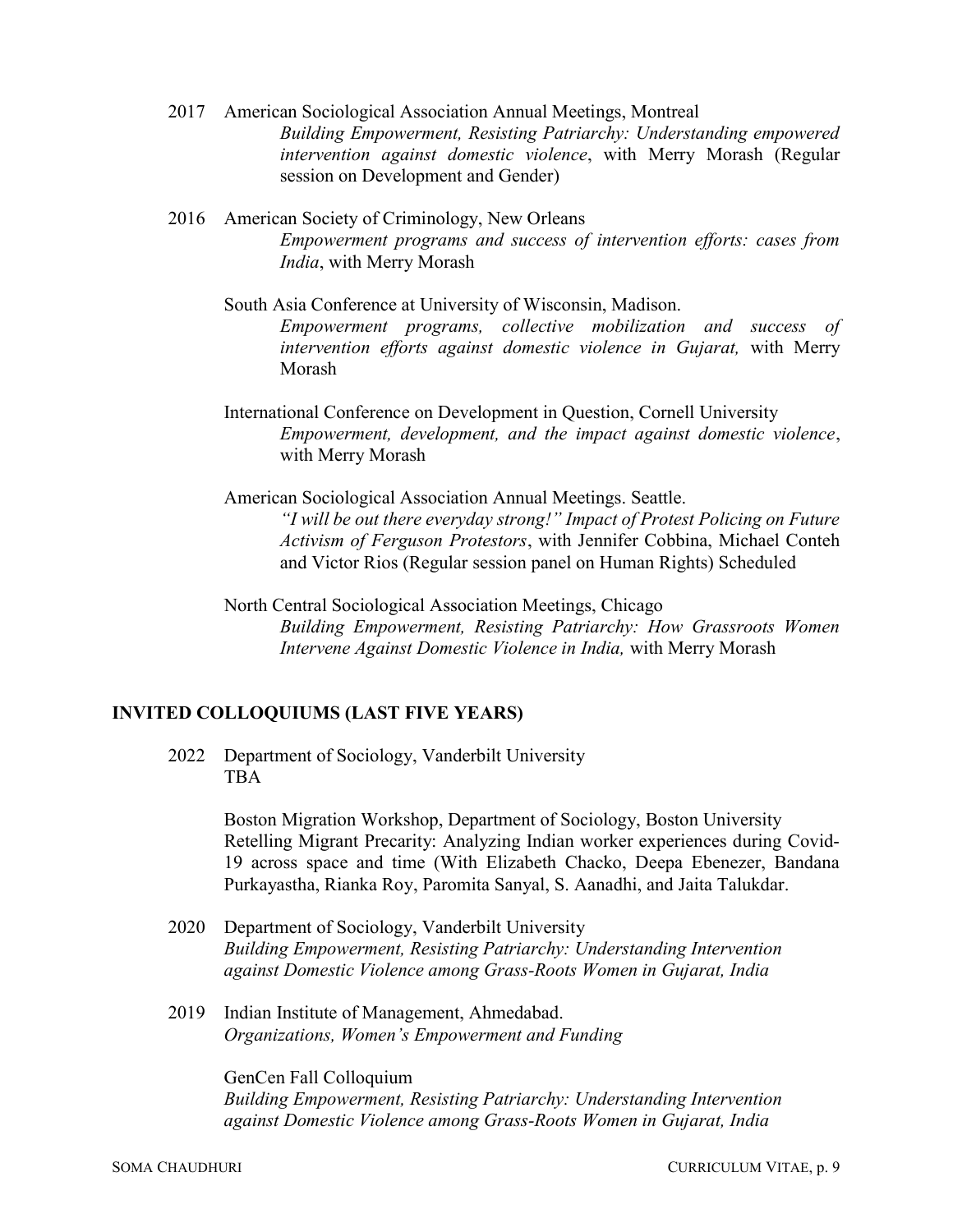2017 Institute of Development Studies, Kolkata. Understanding empowerment models in development programs.

> West Bengal National University of Juridical Sciences, Kolkata. Importance of drafting a state law against witch hunting in West Bengal

2016 The Muslim Studies Program, Michigan State University. Transgressing Religious Boundaries in Women's Empowerment: Lessons from Gujarat.

## **TEACHING**

| Graduate Courses | Feminist Theories, Epistemologies and Pedagogy; Social   |
|------------------|----------------------------------------------------------|
|                  | Movements; Gender and Power; Classical Sociological      |
|                  | Theory; Gender, Justice, and Environmental Change;       |
|                  | Advanced Qualitative Methods: Large Data Analysis; Field |
|                  | Methods                                                  |
|                  |                                                          |
|                  |                                                          |

Undergraduate Courses Special Topics Seminar: Techniques of Interview Methods; Introduction to Gender Methods; Sex and Gender; Social Movements; National Diversity and Social Change; Violence Against Women; Juvenile Justice;

#### NOTABLE MEDIA APPEARANCES AND CITATIONS (SELECTED REFERENCES)

2018 Interviewed by Voice of America Bangla, on their program "Women's Voices," featuring Chaudhuri's research on violence against women and related activism https://www.voabangla.com/a/womens-voice-episode18-shoma-chaudhurishegoftah-queen-3may18/4376649.html

 Interviewed by the Scientific American on the rise of witch hunts in India: https://www.scientificamerican.com/article/witch-hunts-today-abuse-of-womensuperstition-and-murder-collide-in-india/

2017 Interviews on the Voice of America Bangla on the linkages between travel ban and rise of hate crimes against South Asian immigrants post 2016 elections: http://www.voabangla.com/a/travel-ban-dr-soma-choudhuri-shegoftah-nasreenqueen-28feb17/3743626.html

 Interviewed by The First Post on witchcraft accusations in India: http://www.firstpost.com/living/amid-the-tea-plantations-of-jalpaiguri-westbengal-what-drives-the-hunt-for-witches-3399248.html

2016 Interviewed on the Irish National Radio for a feature on Indian witch hunts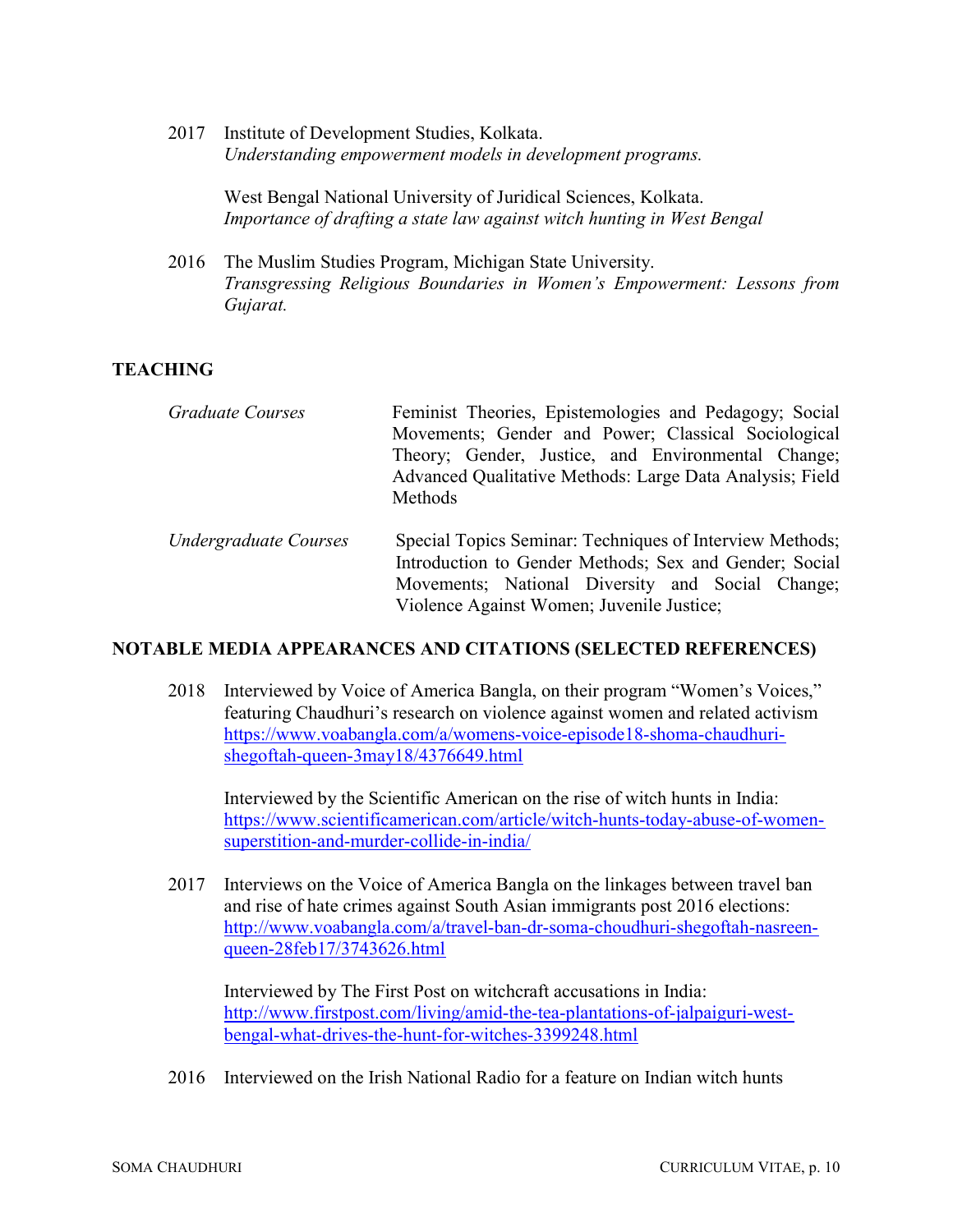Article on the neglect of witchcraft accusation related incidents by the media, published in WION India: https://www.wionews.com/south-asia/witches-poorcommunities-and-the-adivasis-in-india-6055

- 2014 Book feature in Gender & Society blog. Link can be found here: http://gendersociety.wordpress.com/2014/07/01/witches-tea-plantations-and-livesof-migrant-laborers-in-india/
- 2013 Featured in the documentary "A curse in the family" on Indian witch hunts as an expert. Aired on Aljazeera English. Link to the documentary can be found here: http://www.aljazeera.com/programmes/101east/2013/01/2013121101834161718. html

 Article on witchcraft accusations among Adivasi in India, published in February issue of Aljazeera Digital Magazine. A brief summary of the article can be found here:

http://www.aljazeera.com/programmes/101east/2013/01/2013121101834161718. html

 Cited in "The Witch Hunts of India." Friday Magazine, September 4, 2013. http://fridaymagazine.ae/features/the-big-story/the-witch-hunts-of-india-1.1227329

 "This is War! Reflections on the Delhi Gang Rape" and other entries. The Feminist Wire, February 2, 2013 http://thefeministwire.com/2013/02/9990/

"Rape in India: Domestic and Global Politics." The Feminist Wire, February 2, 2013

http://thefeministwire.com/2013/02/rape-in-india-domestic-and-global-politics/

"Can we End Violence Against Women and Girls?" The Feminist Wire, February 4, 2013

http://thefeministwire.com/2013/02/ending-violence-against-women-and-girls/

2012 Research on self help microcredit groups and anti witch hunt protest reported in MSU News, NBC News, Smithsonian, Futurity, Newstrack India, Science codex. among others. Link to MSU news can be found here: http://msutoday.msu.edu/news/2012/witch-hunts-targeted-by-grassroots-women/

 Interviewed by 1320 WILS Lansing for research on witchcraft accusations in India.

## PROFESSIONAL ACTIVITIVES AND SERVICE (SELECTED)

PhD Dissertation Committee Member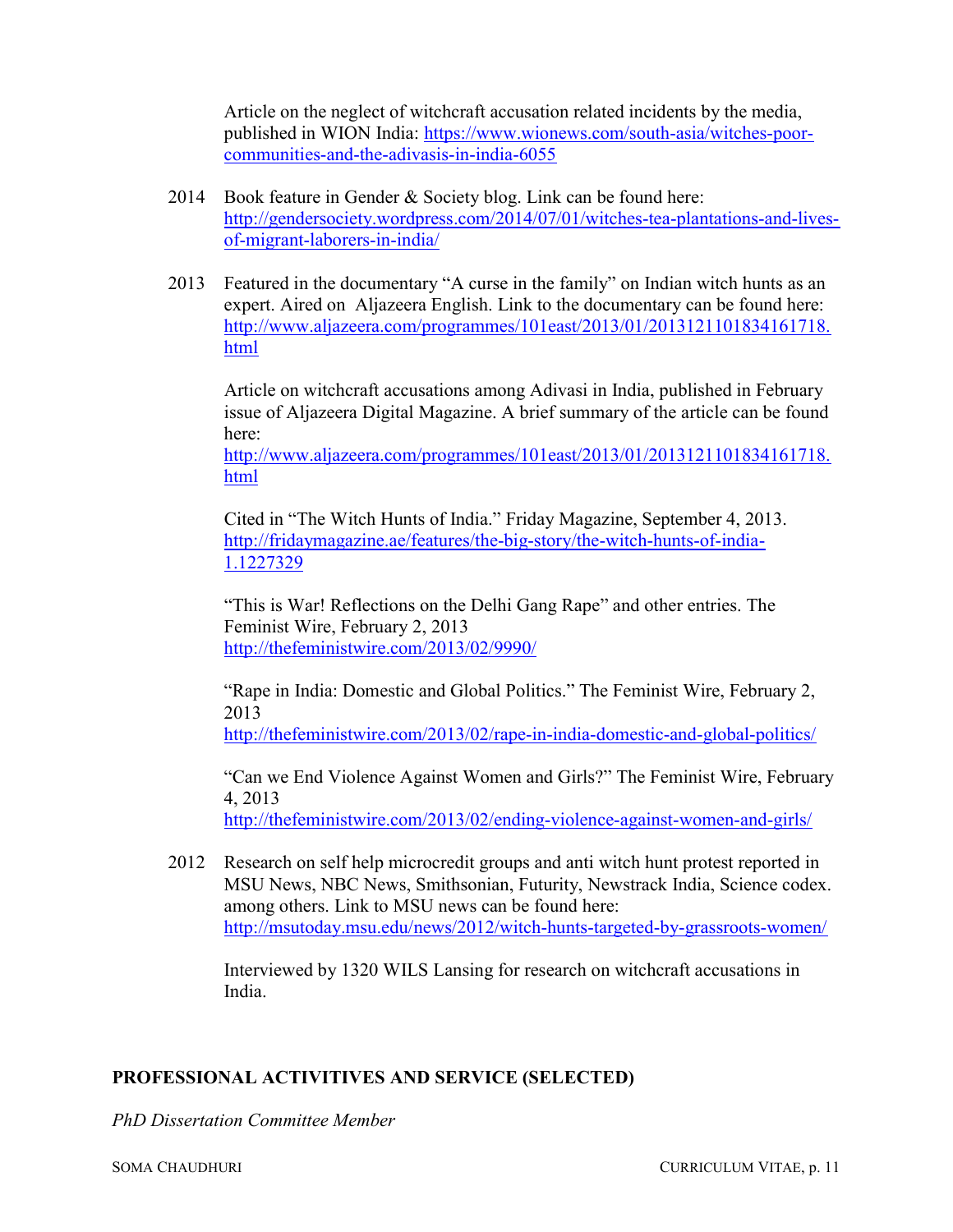| Ongoing  | Heather Bomsta (Psychology)<br>Yoojin Jang (Sociology)                      |
|----------|-----------------------------------------------------------------------------|
|          | Taylor Reid (Human Development and Family Studies)                          |
|          | Ariel Roddy (Criminal Justice)                                              |
|          | Luis Rivera-Ayala (CLS and Sociology)                                       |
|          | Angelica Ruvalcaba (CLS and Sociology)                                      |
| Defended | Jillian Kochanek (Kinesiology, 2021) Current position: Director of Masters  |
|          | Program in Athletic Leadership, School of Physical Education,               |
|          | Performance and Sport Leadership, Springfield College.                      |
|          | Kelly Birch Maginot (Sociology, 2019) Current position: Assistant           |
|          | Director, Women's Leadership and Resource Center, University of Illinois    |
|          | Chicago.                                                                    |
|          | Jina Lee (Criminal Justice; 2017) Current position: Lecturer at Grand       |
|          | Valley State University                                                     |
|          | Rachel Johansen (Sociology; 2015) Current position: Sociology Instructor,   |
|          | Northwestern Michigan College                                               |
|          | Rebecca Stone (Criminal Justice; 2014) Current position: Assistant          |
|          | Professor, Sociology and Criminal Justice, Suffolk University               |
|          | Breanne Grace (Sociology 2013) Current position: Associate Professor,       |
|          | School of Social Work, University of South Carolina, Columbia               |
|          | Tia Stevens (Criminal Justice, 2013) Current position: Associate Professor, |
|          | Criminology and Criminal Justice, University of South Carolina, Columbia    |
|          | Julie Yingling (Criminal Justice 2013) Current Position: Assistant          |
|          | Professor, Criminal Justice, Lycoming College                               |
|          | Mohammad V. Ali (Criminal Justice, 2012) Current position: Assistant        |
|          | Professor, School of Social Sciences & Humanities, University of            |
|          | Management and Technology, Pakistan.                                        |
|          | Juyoung Song (Criminal Justice, 2012) Current position: Assistant           |
|          | Professor, Criminal Justice and Criminology, Penn State University,         |
|          | Schuylkill                                                                  |
|          |                                                                             |

Masters Thesis/Second Year Papers Committee Member

Sociology Kelly Birch Maginot (defended 2014) Shannon Brenneman (defended 2014) Paula Miller (defended 2011) John Clements (defended 2010) Eric Beasley (defended 2009) Naomi Glogower (defended 2009) Breanne Grace (defended 2009)

## Criminal Justice

 Trevariana Mason (defended 2017) Marva Goodson (defended 2014)

Departmental Service (Sociology), Michigan State University (last 3 years)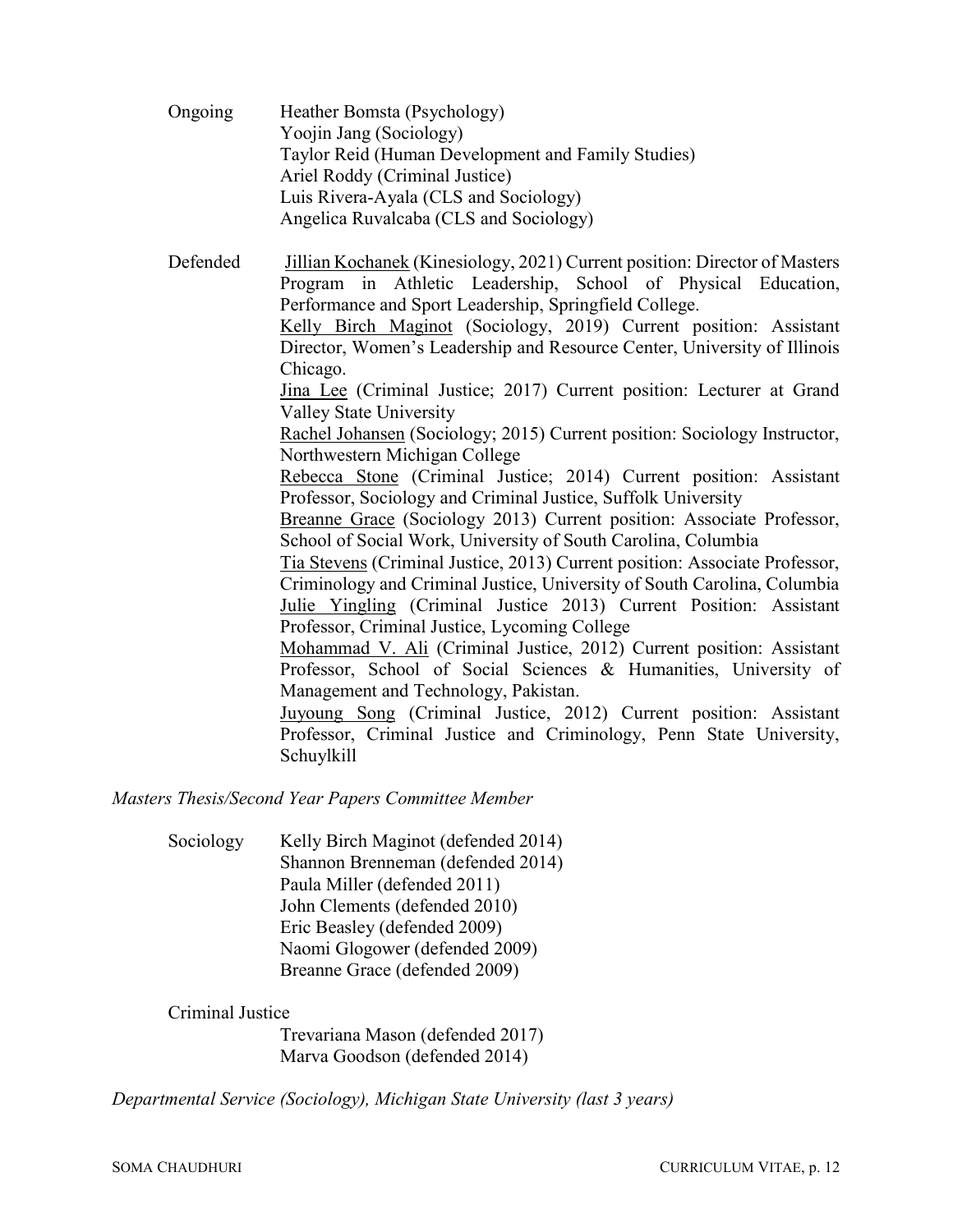| 2018-2021 | Faculty Advisory Committee member                                      |
|-----------|------------------------------------------------------------------------|
| 208-2019  | Course Assignments and Teaching Schedule Coordinator                   |
| 2016-2017 | Graduate Education Committee member                                    |
| 2015-2016 | Graduate admissions committee member<br>TA evaluation Committee member |

Service to the College and University (selected)

| 2022      | College Program Review Committee, (Sociology representative)                                                                |
|-----------|-----------------------------------------------------------------------------------------------------------------------------|
| 2022-2023 | College Diversity, Equity and Inclusion Committee (Sociology<br>representative)                                             |
| 2021-2022 | College Associate Chairs & Directors (Sociology representative)                                                             |
| 2020-2021 | College Curriculum Committee (Sociology representative)                                                                     |
| 2020-2021 | Search committee member (external) Sexual Minority Health position,<br>School of Social Work                                |
| 2018-2021 | Gender Dialogues, Advisory Board member                                                                                     |
| 2018      | Theorizing the Senate Hearings. Survivor Narratives at this Moment of<br>Crisis. Organized by MSU Museum. (Panel presenter) |
| 2014-2016 | Advisory Council Member for South Asia, Asian Studies Center, College<br>of Social Science representative (Elected)         |
| 2014-2015 | Alternate for University Committee on Undergraduate Education, College<br>of Social Science representative                  |
| 2012-2016 | GenCen Advisory Committee, Representative from College of Social<br>Sciences (Elected twice for 2 terms)                    |
| 2011-2013 | Advisory Council Member for South Asia, Asian Studies Center, College<br>of Social Science representative (Elected)         |
| 2010-2012 | Faculty Advisory Committee, Center for Integrative Studies.                                                                 |

## Service to the Profession

| 2020-     | Editorial Board Member, Sociology of Development |
|-----------|--------------------------------------------------|
| 2020-2022 | Editorial Board Member, Contemporary Sociology   |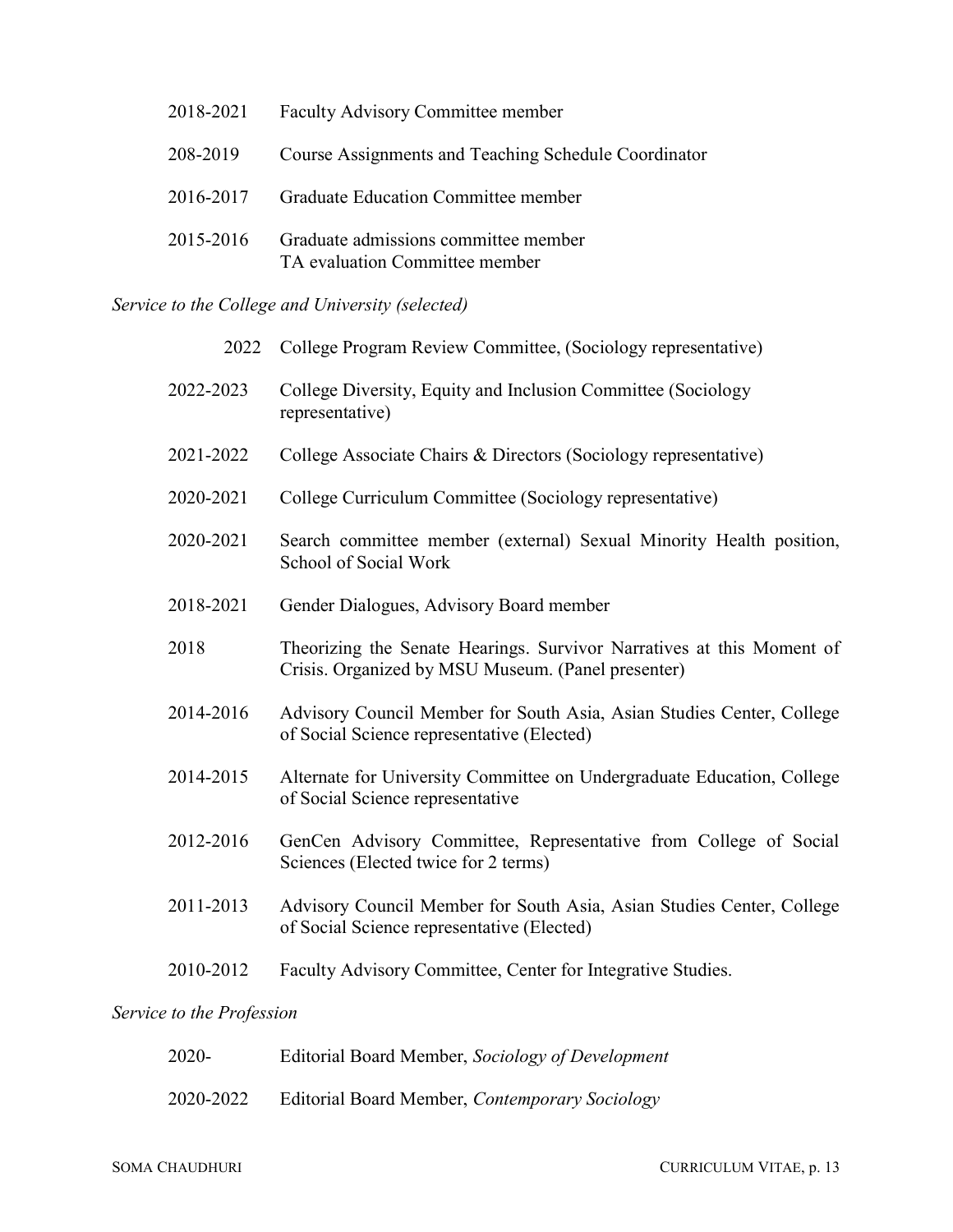|           | 2013-present Editorial Board Member, International Journal of Sociology                                                                                       |
|-----------|---------------------------------------------------------------------------------------------------------------------------------------------------------------|
| 2021      | Discussant for session on Developing Feminist Leadership and Research<br>on Movements and Indigenous Communities in the Global South, SSSP<br>Annual meetings |
| 2019      | Organizer for regular session on <i>Violence</i> (Reviewed 35 papers for the<br>session), ASA Annual meetings                                                 |
| 2018      | Presider for <i>Agency and Citizenship</i> Round Table, Global and Transnational<br>Sociology Section, ASA Annual meetings                                    |
| 2016-2017 | Mentoring Committee (elected), Collective Behavior and Social<br>Movements Section, ASA                                                                       |
| 2007-2008 | Graduate Assistant, <i>Homicide Studies. An Interdisciplinary &amp;</i><br>International Journal.                                                             |
| 2004-2006 | Assistant Editor, Work and Occupations. An International Sociological<br>Journal.                                                                             |

## Reviewer (2008-present)

## Reviewer for the following Journals

American Journal of Sociology; American Sociological Review; Asian Journal of Criminology; Contemporary South Asia; Critical Sociology; Feminist Criminology; Gender & Society; Global Public Health; Homicide Studies; Humanity and Society; International Journal of Comparative and Applied Criminal Justice; International Journal of Sociology; International Journal of Socal Research Methodology; Journal of Men Studies; Journal of South Asian Development; Journal of Urban Affairs; Mobilization: An International Journal; Oñati Socio-Legal Series; Poetics: Journal of Empirical research on Culture, the Media and the Arts; Qualitative Sociology; Research in Social Movements, Conflicts and Change; Signs: Journal of Women in Culture and Society; Sociology of Development; Sociological Quarterly; Third World Thematics; Violence Against Women; Women's Studies International Forum; World Development

#### Reviewer for the following press

Lexington Books; Oxford University Press; Routledge; Routledge (India division) Rutgers University Press

#### Reviewer for the following grant bodies

Israel Science Foundation Economic and Social Research Council, UK Welcome Postdoctoral Fellowship, UK